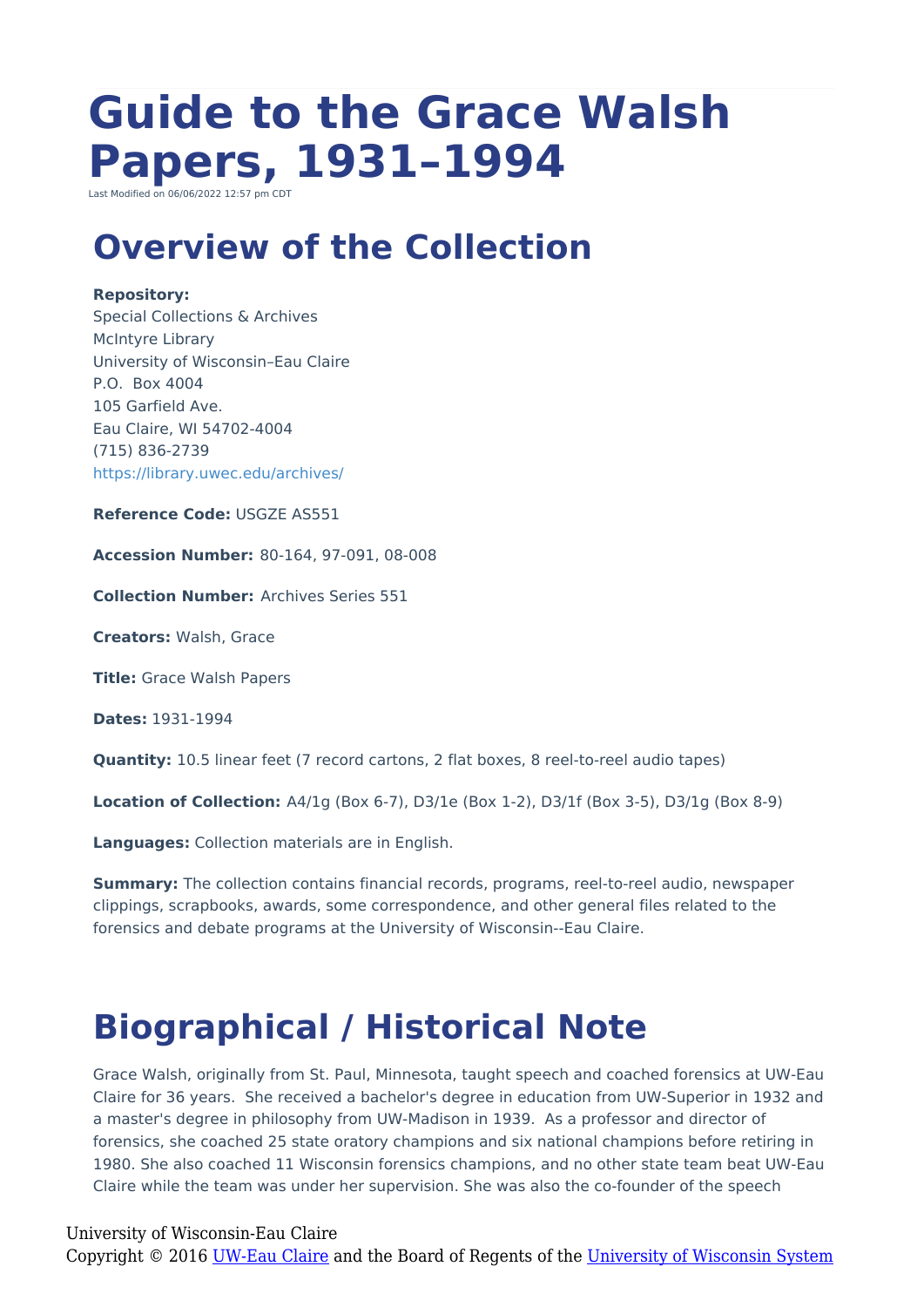department and served as its chair for some time. On April 24, 2000, Grace Walsh passed away at the age of 89.

# **Content Description**

The collection is divided into three series: Grace Walsh Personal Files (1933-1994, bulk 1950- 1980); Scrapbooks (1940s-1980s); and University of Wisconsin-Eau Clare Debate and Forensics Program Materials (1931-1980, bulk 1950-1980), including the 8 reel-to-reel audio tapes.

## **Administrative Information**

**Acquisition Information:** Donated to the University Archives and Special Collections, University of Wisconsin – Eau Claire prior to March 2006.

**Access Restrictions:** Collection is open to the public.

**Use Restrictions:** Researchers are responsible for using in accordance with 17 U.S.C. Copyright owned by the University of Wisconsin–Eau Claire.

**Processing Note:** Processed by Gregory J. Kocken in June 2007.

**Arrangement:** By series.

**OCLC #:** 37026745

# **Subjects**

**Personal Names:** Walsh, Grace — Archives.

#### **Corporate Names:**

University of Wisconsin–Eau Claire. Dept. of Speech. Forensics Program. University of Wisconsin–Eau Claire. Dept. of Speech. Debate Team.

#### **Subject Terms:**

Forensics (Public speaking) — Wisconsin–Eau Claire. Debates and Debating — Wisconsin–Eau Claire.

**Series 1:** Grace Walsh Personal Files

### **Detailed List of Contents**

#### **Series 1: Grace Walsh Personal Files**

Included in this series are files created by and pertaining personally to Grace Walsh. Dates: 1933–1994, bulk 1950–1980 Extent: 1 linear foot (Contained within 3 records cartons)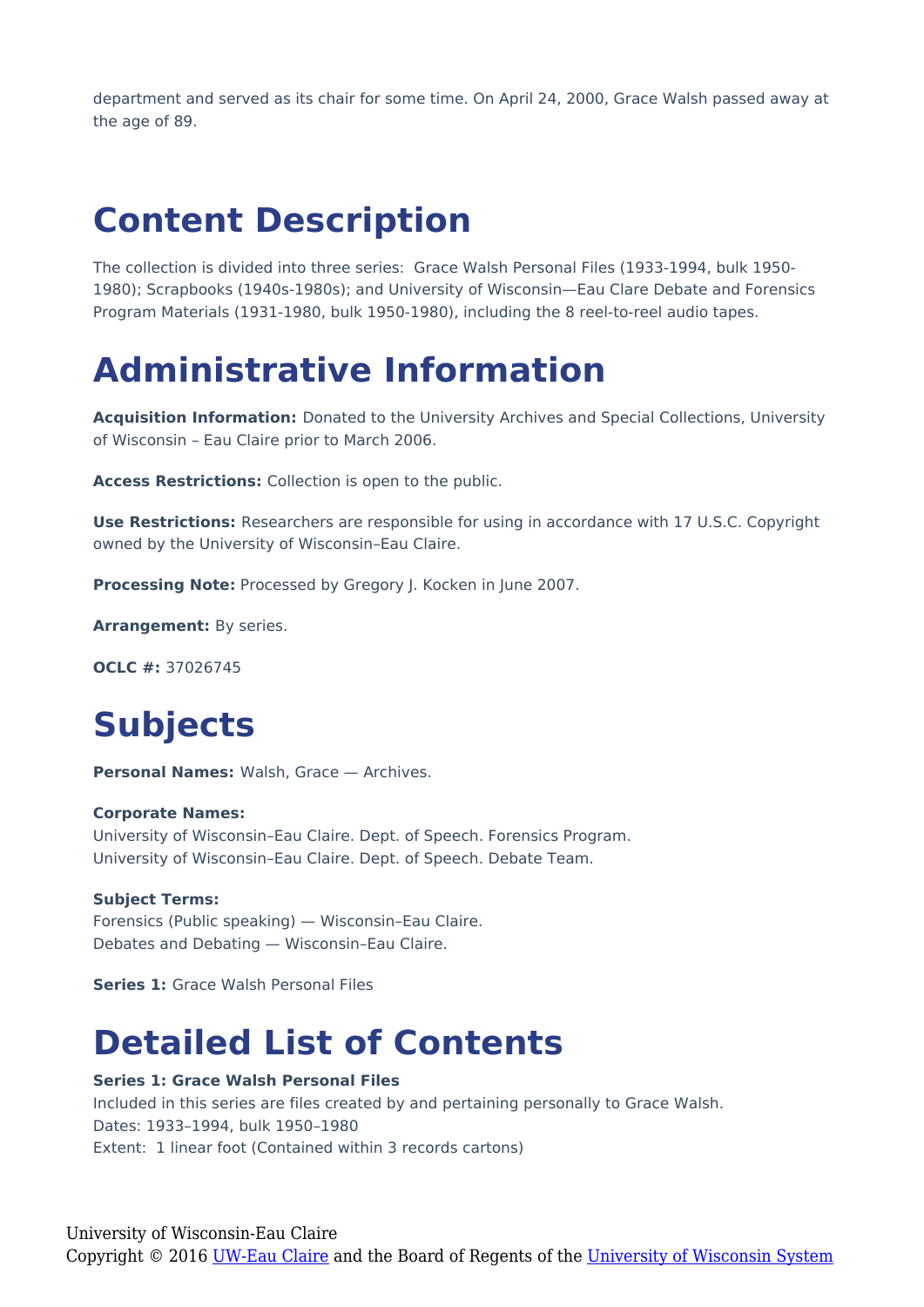| <b>Container</b> | <b>Contents</b>             | <b>Dates</b>   |
|------------------|-----------------------------|----------------|
| Box/Folder 1/1   | <b>Grace Walsh Awards</b>   | 1950-1990      |
| Box/Folder 1/2   | <b>Grace Walsh Awards</b>   | 1950-1994      |
| Box/Folder 1/6   | Misc. Correspondence        | Undated        |
| Box/Folder 1/12  | <b>Thanksgiving Address</b> | 1954           |
| Box/Folder 1/13  | Common Speech               | Undated        |
|                  | Problems                    |                |
| Box/Folder 1/14  | <b>Miscellaneous Files</b>  | ca. 1963-1977  |
| Box/Folder 1/18  | <b>Grace Walsh</b>          | 1930s-1970s    |
|                  | Publications                |                |
| Box/Folder 2/5   | Vitae                       | Undated        |
| Box/Folder 2/16  | <b>Class Records</b>        | 1977-1980      |
| Box/Folder 2/18  | Misc. Correspondence        | Undated        |
| Box/Folder 2/20  | Correspondence-             | Undated        |
|                  | Permanent                   |                |
| Box/Folder 2/21  | Speech-Elementary           | Undated        |
|                  | School                      |                |
| Box/Folder 2/22  | Commencement                | ca. 1937-1970s |
|                  | programs and                |                |
|                  | materials                   |                |
| Box/Folder 3/12  | Speech 110                  | Undated        |
|                  | Argumentation and           |                |
|                  | Debate                      |                |
| Box/Folder 3/13  | Speech 111 Course           | Undated        |
|                  | Material                    |                |
| Box/Folder 3/36  | Commencement-Old-II         | Undated        |
| Box/Folder 3/37  | Catholic Women's            | 1980s          |
|                  | Club Program                |                |
| Box/Folder 3/54  | Correspondence-             | Undated        |
|                  | Permanent                   |                |
| Box/Folder 3/55  | Speech 189                  | 1951           |

#### **Series 2: Scrapbooks**

Included in this series are scrapbooks created by the University of Wisconsin–Eau Claire forensics and debate programs and Pi Kappa Delta, the forensics honorary society. Dates: 1940s–1980s

Extent: 7.5 linear feet (4 record cartons, 2 flat boxes)

| <b>Container</b> | <b>Contents</b> | <b>Dates</b> |
|------------------|-----------------|--------------|
| Box 4            | Scrapbooks      | 1940s-1960s  |
| Box 5            | Scrapbooks      | 1940s-1960s  |
| Box 6 (Oversize) | Scrapbooks      | 1940s-1950s  |
| Box 7 (Oversize) | Scrapbooks      | 1950s        |
| Box 8            | Scrapbooks      | 1950s-1980s  |
| Box 9            | Scrapbooks      | 1940s-1960s  |

University of Wisconsin-Eau Claire

Copyright © 2016 <u>UW-Eau Claire</u> and the Board of Regents of the [University of Wisconsin System](http://www.uwsa.edu/)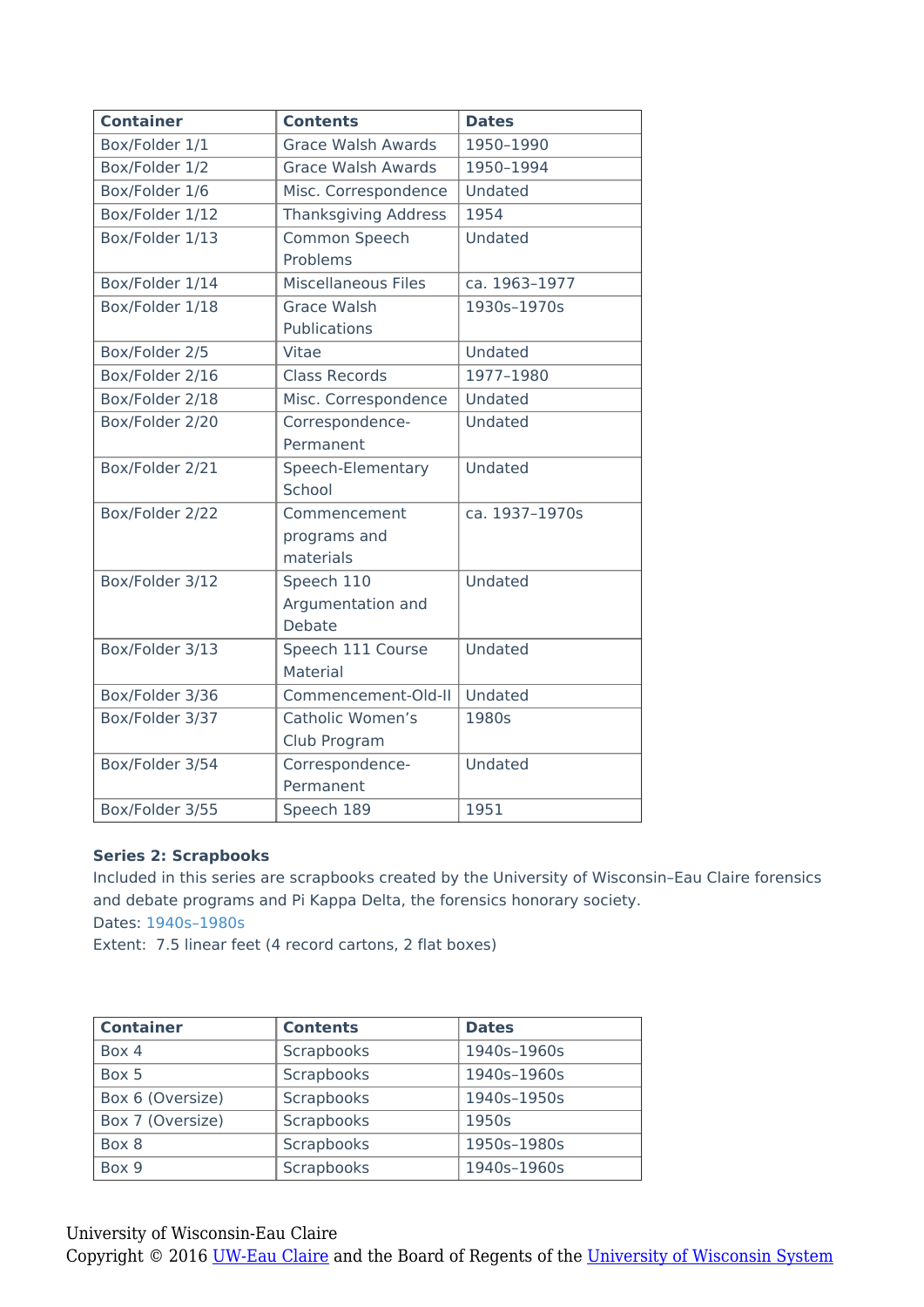#### **Series 3: UWEC Debate and Forensics Program Materials**

Included in this series are financial records, programs, newspaper clipping, some correspondence, and other general files pertaining to the UWEC Debate and Forensics Program.

Dates: 1931–1980, bulk 1950–1980

Extent: 2 linear feet (Contained within 3 record cartons, and 1 flat box, including 8 reel-to-reel audio tapes)

| <b>Container</b> | <b>Contents</b>              | <b>Dates</b>    |
|------------------|------------------------------|-----------------|
| Box/Folder 1/3   | Newspaper Clippings          | 1970s           |
| Box/Folder 1/4   | <b>Newspaper Clippings</b>   | ca. 1950s-1970s |
| Box/Folder 1/5   | Photographs                  | Undated         |
| Box/Folder 1/7   | Speech Institute             | 1970s           |
|                  | Programs                     |                 |
| Box/Folder 1/8   | <b>Debate Tournament</b>     | 1971-1976       |
|                  | Programs                     |                 |
| Box/Folder 1/9   | <b>Winning Orations:</b>     | ca. 1980        |
|                  | <b>Special Edition</b>       |                 |
| Box/Folder 1/10  | Tournament/Forensics         | 1970s and 1980s |
|                  | Institute Brochures          |                 |
| Box/Folder 1/11  | Speech Institute             | 1970s and 1980s |
|                  | Programs                     |                 |
| Box/Folder 1/15  | <b>Public Programs</b>       | 1976            |
| Box/Folder 1/16  | <b>Press Releases</b>        | 1980            |
| Box/Folder 1/17  | <b>Newspaper Clippings</b>   | 1950s-1980s     |
| Box/Folder 1/19  | Reel-to-reel audio: 1st,     | 1950s-1970s     |
|                  | 2nd, 3rd and 4th             |                 |
|                  | <b>International Debates</b> |                 |
| Box/Folder 1/20  | Reel-to-reel audio:          | 1950s-1970s     |
|                  | Misc. Grace Walsh            |                 |
|                  | Speech, Walsh's              |                 |
|                  | Thanksgiving Address,        |                 |
|                  | Walsh's Whitehouse           |                 |
|                  | Conference Speech,           |                 |
|                  | <b>Walsh's Retirement</b>    |                 |
|                  | Dinner                       |                 |
| Box/Folder 1/21  | <b>Debate Tournament</b>     | 1960s-1970s     |
|                  | Programs                     |                 |
| Box/Folder 2/1   | Tournament Programs          | 1950s-1970s     |
| Box/Folder 2/2   | <b>Tournament Programs</b>   | 1950s-1970s     |
| Box/Folder 2/3   | <b>Tournament Programs</b>   | 1950s-1970s     |
| Box/Folder 2/4   | <b>Tournament Programs</b>   | 1950s-1970s     |
| Box/Folder 2/6   | <b>Forensics Reports</b>     | 1960s-1970s     |
| Box/Folder 2/7   | Ralph Zimmerman              | 1955            |
|                  | "Mingled Blood"              |                 |
|                  | Speech                       |                 |

University of Wisconsin-Eau Claire

Copyright © 2016 [UW-Eau Claire](http://www.uwec.edu) and the Board of Regents of the [University of Wisconsin System](http://www.uwsa.edu/)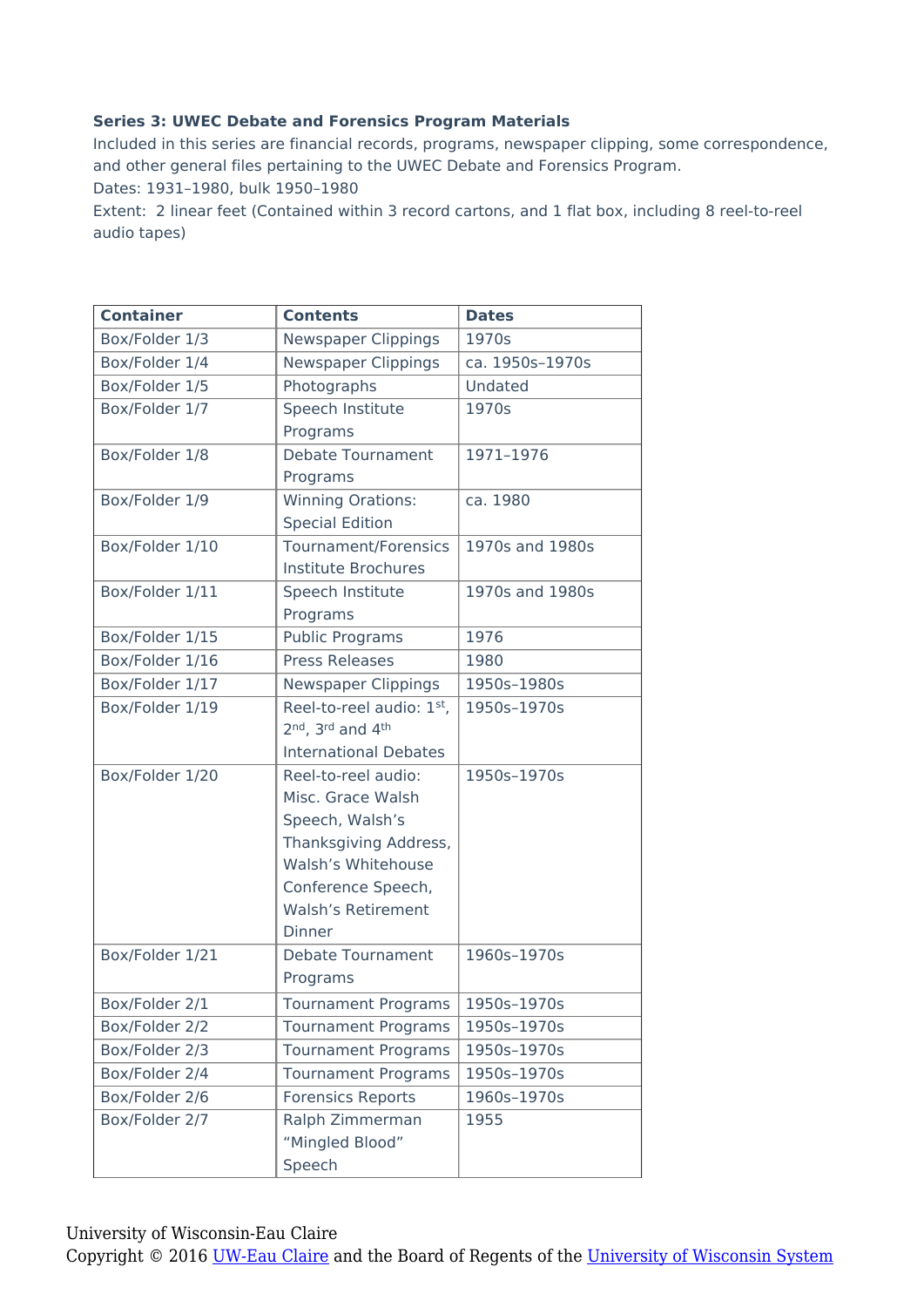| Box/Folder 2/8       | <b>Tournament Programs</b>     | 1970s       |
|----------------------|--------------------------------|-------------|
| Box/Folder 2/9       | <b>Convention Programs</b>     | 1940s-1950s |
| Box/Folder 2/10      | <b>UW Madison Files</b>        | 1987-1988   |
| Box/Folder 2/11      | <b>Debate Record</b>           | 1979-80     |
| Box/Folder 2/12      | Pi Kappa Delta                 | Undated     |
| Box/Folder 2/13      | <b>Forensics Board</b>         | 1979        |
|                      | Report                         |             |
| Box/Folder 2/14      | Pi Kappa Delta                 | Undated     |
|                      | Passbook-First                 |             |
|                      | Wisconsin                      |             |
| Box/Folder 2/15      | <b>Discussion</b>              | 1974        |
| Box/Folder 2/17      | <b>Interstate Oratory</b>      | Undated     |
| Box/Folder 2/19      | Misc. Tournament               | 1970s       |
|                      | Programs                       |             |
| Box/Folder 2/23      | <b>Newspaper Clippings</b>     | Undated     |
| Box/Folder 3/1       | <b>Budget</b>                  | 1960-1961   |
| Box/Folder 3/2       | <b>Budget</b>                  | 1961-1962   |
| Box/Folder 3/3       | <b>Budget</b>                  | 1962-1963   |
| Box/Folder 3/4       | <b>Budget</b>                  | 1963-1964   |
| Box/Folder 3/5       | <b>Budget</b>                  | 1966-1967   |
| Box/Folder 3/6       | <b>Budget</b>                  | 1967-1968   |
| Box/Folder 3/7       | <b>Budget</b>                  | 1969-1970   |
| Box/Folder 3/8       | <b>Budget</b>                  | 1970-1971   |
| Box/Folder 3/9       | <b>Budget</b>                  | 1971-1972   |
| Box/Folder 3/10      | <b>Budget</b>                  | 1972-1973   |
| Box/Folder 3/11      | <b>Budget</b>                  | 1973-1974   |
| Box/Folder 3/14      | Interstate Oratory             | 1980        |
| Box/Folder 3/15      | Interstate Oratory             | 1978        |
| Box/Folder 3/16      | Interstate Oratory             | 1979        |
| Box/Folder 3/17      | <b>Oratory Duesterbeck</b>     | Undated     |
| Box/Folder 3/18      | <b>Interstate Oratory</b>      | Undated     |
| Box/Folder 3/19      | Interstate Oratory             | 1977        |
| Box/Folder 3/20      | Interstate Oratory             | 1977        |
| Box/Folder 3/21      | Interstate Oratory -           | Undated     |
|                      | <b>Sandy Siebert</b>           |             |
| Box/Folder 3/22      | <b>Discussion Speech</b>       | Undated     |
| Box/Folders 3/23-26, | 20 <sup>th</sup> Summer Speech | 1980        |
| 28                   | Institute                      |             |
| Box/Folder 3/27      | <b>Forensics Board</b>         | 1979-1980   |
| Box/Folder 3/29      | Bookkeeper - Latest            | 1979        |
|                      | Printout                       |             |
| Box/Folder 3/30      | <b>Budget Request</b>          | 1980-81     |
| Box/Folder 3/31      | Misc. Files                    | Undated     |
| Box/Folder 3/32      | Tournaments                    | Undated     |
| Box/Folder 3/33      | <b>Interstate Oratory</b>      | Undated     |
| Box/Folder 3/34      | Fourth and Fifth               | 1954-1955   |
|                      | <b>International Debates</b>   |             |

University of Wisconsin-Eau Claire

Copyright © 2016 [UW-Eau Claire](http://www.uwec.edu) and the Board of Regents of the [University of Wisconsin System](http://www.uwsa.edu/)